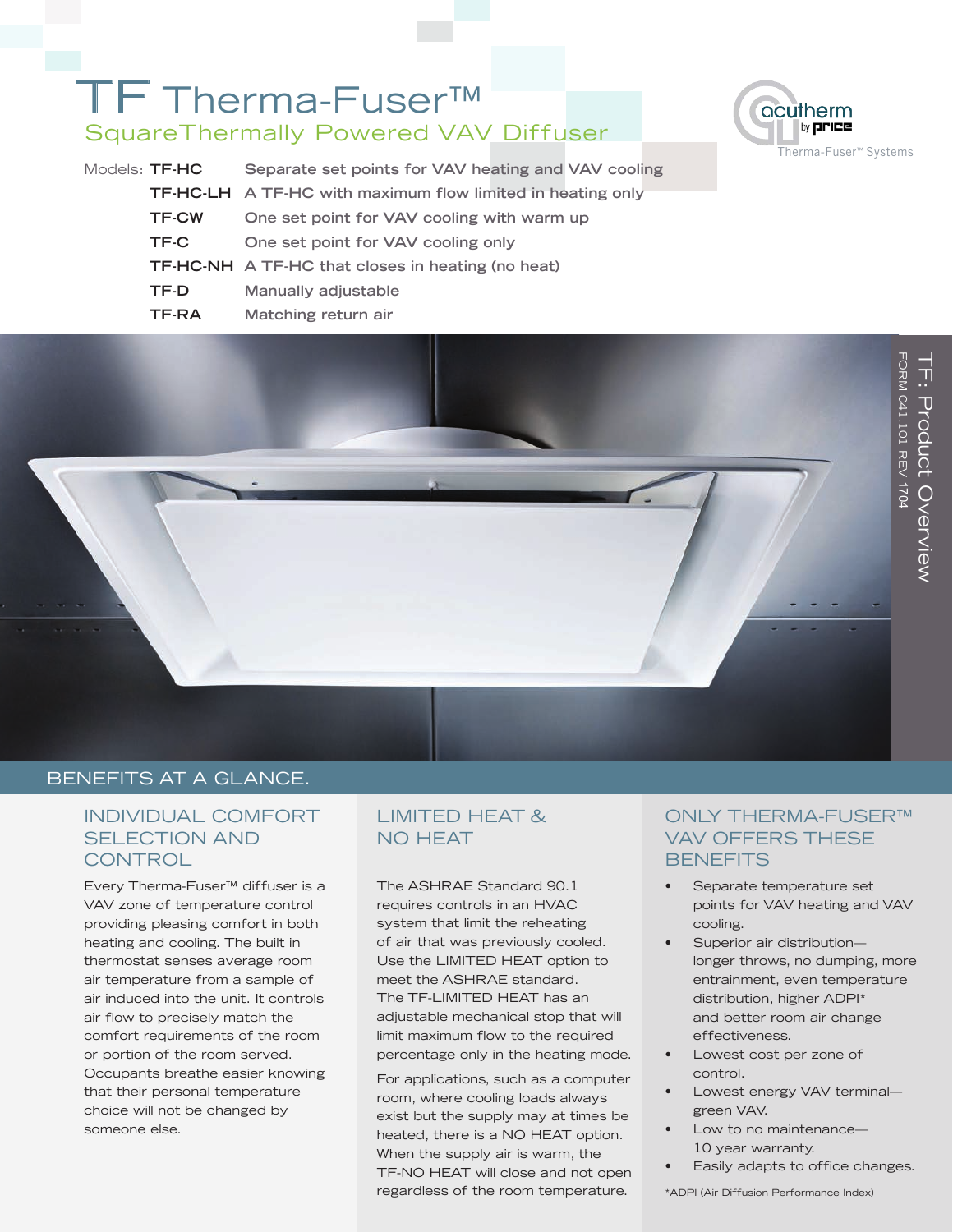



#### **HOW IT WORKS**

Model TF Therma-Fuser diffusers are 24" (600mm) square ceiling diffusers with built in temperature controls and VAV damper. Four blade dampers move up to close and down to open, metering air flow (warm or cool) into the room in response to room temperature. The dampers are mechanically positioned by thermostat/actuators which are both a room thermostat and damper motor.

The room thermostat/actuators are a large brass cylinder containing a petroleum based wax. The wax melts and expands when heated, driving a piston out. A spring retracts the piston when the wax cools and contracts. The movement of the piston positions the dampers in a proportional manner.

#### **ROOM AIR SENSING**

As with all diffusers, air circulates around the room in a circular motion. Secondary air rises under the diffuser, passes beneath the appearance panel and entrains with the primary air at the outside edge of the diffuser (*fig. 1)*. This secondary air best represents average room temperature.

To monitor average room temperature, a continuous sample of secondary air is drawn around the appearance panel past the room thermostats. This is accomplished by feeding primary air through four venturi nozzles. Primary air blowing through the nozzles creates just enough vacuum to draw some secondary air around the appearance panel, over the thermostats and out the other side. A properly applied TF will hold the room average within 1.5˚F/0.9˚C of the temperature selected.

### **COOLING MODE**

In the cooling mode the dampers open on a rise in room temperature. As the room warms, the wax in the room thermostats melts and expands. This pushes the cooling thermostat piston outward against the control plate. The control plate then pivots around the center bearing, opening the dampers allowing more supply air to enter the room. When the room cools, the wax contracts, a spring retracts the cooling thermostat piston and a spring returns the control plate closing the dampers.

#### **CHANGEOVER (TF-HC and TF-CW ONLY)**

Changeover between the cooling and heating modes is determined by supply air temperature. A thermostat/actuator located in the inlet of the diffuser senses supply air temperature. Warming the changeover thermostat changes the TF to the heating mode by pivoting the control plate over center. As a result the cooling thermostat is disengaged and the heating thermostat engaged.

Changeover from cooling to heating begins at supply air temperature 76°F/24.5°C and completes at 80°F/26.5°C. Changeover back to cooling begins at 72°F/22°C and completes at 68°F/20°C. During changeover the damper is closed or at minimum flow. The control plate pivots over center, first closing the damper and then opening it.

#### **HEATING MODE (TF-CW ONLY)**

In the heating mode, the dampers are fully opened and will remain fully opened until the diffuser changes back from heating to cooling mode.

#### **HEATING MODE (TF-HC ONLY)**

In the heating mode, the dampers open on a drop in room temperature. As the room cools, the wax in the room thermostats contracts. A spring retracts the piston in the heating thermostat allowing a spring to pivot the control plate, opening the dampers allowing more supply air into the room.

#### **ADJUSTING SET POINTS**

Heating and cooling set points are separately adjusted by turning the heating and cooling thermostats (*fig.2)*. Align the white indicator on each thermostat with its respective temperature scale. Each set point can be anywhere between 70°F/21°C and 78°F/25.5°C. Both are factory set at 74°F/23°C. (The model TF-CW and TF-C have only a cooling thermostat).

#### **OPEN FOR BALANCING**

To open, unhook the tension spring from the bracket adjacent to the cooling thermostat and turn the control plate slightly to drop the dampers open (*fig. 3)*.

#### **MINIMUM FLOW**

To drive room air sensing, primary air is continuously supplied through the four venture nozzles even when the dampers are closed. The nozzles supply approximately 35cfm/16l/s at 0.15"wg/37Pa (fig. 4). If required, additional minimum flow is available for both fixed and adjustable flow stops (see Options).

#### **SYSTEM DESIGN**

The best control for heating/cooling units supplying air to VAV terminals is a discharge thermostat which maintains a constant supply air temperature. With DX equipment these are a high and low limit. Use a room thermostat for changeover between heating and cooling modes. For hybrid systems (part VAV and part constant volume) control the heating/ cooling supply unit with a thermostat in one of the rooms with a constant volume diffuser, preferably the space with the greatest load. For both VAV and hybrid systems, the fan should run continuously.

The constant discharge velocity of Therma-Fuser diffusers at varying air flow provides good room circulation

#### DIMENSIONS

| Inlet<br><b>Designation</b> | 0 D                     |                       |  |
|-----------------------------|-------------------------|-----------------------|--|
|                             | <b>Inches</b><br>± 1/16 | m <sub>m</sub><br>± 3 |  |
| 6                           | $5^{15/16}$             | 150                   |  |
| 8                           | $7^{15/16}$             | 200                   |  |
| 10                          | 915/16                  | 250                   |  |
| 12                          | $11^{15/16}$            | 300                   |  |



—specify 595mm square.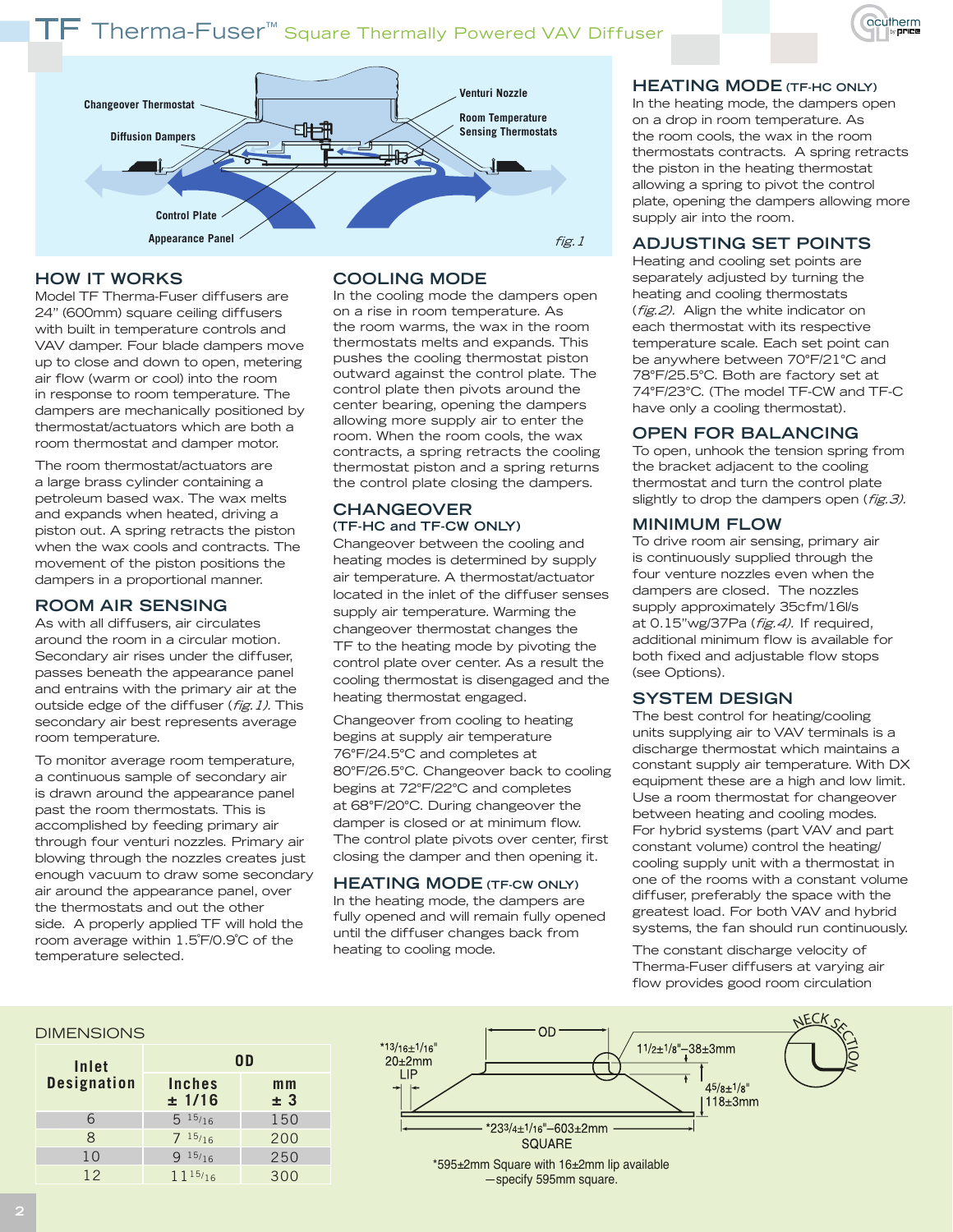which reduces stratification. Keeping heating supply air temperatures as low as possible will further reduce room air stratification to a negligible level.

Static pressure at the inlet of the Therma-Fuser diffuser should be between .05"wg/12Pa and .25"wg/62Pa, at full and partial air flows. Static pressure below .05"wg/12Pa will result in low air flow and less induction. Above .25"wg/62Pa, Therma-Fuser diffusers operate well but excessive noise may result. Use minimum flow settings where tight shut off is not needed.

If the system turns down more than 30%, static pressure should be controlled. Included in the options for static pressure control are fan speed control and modulating bypass dampers. Modulating zone dampers are recommended where several zones share a higher pressure duct or riser.

When designing ducts, if Therma-Fuser diffusers are to deliver nominal volume at inlet SP of .15"wg/37Pa and if a maximum SP of .25"wg/62Pa is to be held for quiet operation, size the duct for a maximum pressure drop of .1"wg/25Pa between the first and last takeoff.

Manual balancing dampers should be used at the takeoff for each diffuser. Manual balancing dampers may not be required with ducts designed to Acutherm specifications.

Because Therma-Fuser diffusers control room temperature by sensing room air induced up the center of the space, care should be taken not to disturb room air induction and entrainment. For example, location next to walls or dropped lights results in the reflection of primary air back at the Therma-Fuser diffuser. Relocate either the Therma-Fuser diffuser or the light.

Acutherm has "how to" system design brochures for almost every ducted air system. For specific recommendations refer to the brochure for your system.

#### **GUIDE SPECIFICATION**

(Suitable for Section 23 36 16 Variable-Air-Volume Units of the CSI MasterFormat). Material in italics applies only to model TF-HC. Delete the italics for TF-C and TF-CW.

#### 2.2 Thermally Powered VAV Diffusers

A. Thermally powered variable air volume diffusers shall be Therma-Fuser™ model TF manufactured by Acutherm, Hayward CA.

B. Thermally powered VAV diffusers shall be a complete VAV terminal and thermostat self-contained in a nominal 24" (600mm) square diffuser. They shall be thermally powered with one cooling thermostat/ actuator, one heating thermostat/actuator and one changeover thermostat/actuator. External wiring or pneumatics shall not be allowed.

| Nomimal<br>Inlet<br>Diameter | <b>Inlet Static</b><br>Maximum<br>Flow<br>Pressure<br>cfm<br>In. wg | Maximum Flow |                    | 25% Maximum Flow |                    |                 |
|------------------------------|---------------------------------------------------------------------|--------------|--------------------|------------------|--------------------|-----------------|
|                              |                                                                     |              | Throw - Feet*      | <sup>t</sup> NC  | Throw* - Feet      | <sup>†</sup> NC |
|                              |                                                                     |              | @ vt=50/100/150FPM |                  | @ vt=50/100/150FPM |                 |
| 6"                           | .05                                                                 | 100          | 6/4/3              | <15              | 3/2/1              | <15             |
|                              | .10                                                                 | 140          | 8/5/4              | 20               | 4/3/2              | 17              |
|                              | $-.11$                                                              | 147          | 8/5/4              | 21               | 4/3/2              | 18              |
|                              | .15                                                                 | 175          | 9/6/5              | 26               | 5/4/3              | 21              |
|                              | .20                                                                 | 200          | 9/7/6              | 31               | 6/5/3              | 24              |
|                              | .25                                                                 | 220          | 10/8/7             | 34               | 7/6/4              | 27              |
| 8"                           | .05                                                                 | 160          | 8/6/4              | <15              | 5/3/2              | <15             |
|                              | .10                                                                 | 225          | 10/7/5             | 20               | 6/4/3              | 16              |
|                              | •.13                                                                | 255          | 11/8/6             | 23               | 7/5/3              | 19              |
|                              | .15                                                                 | 275          | 11/8/6             | 25               | 7/5/3              | 21              |
|                              | .20                                                                 | 320          | 12/9/7             | 30               | 8/6/4              | 25              |
|                              | .25                                                                 | 355          | 13/10/8            | 34               | 9/6/4              | 28              |
| 10"                          | .05                                                                 | 260          | 9/7/5              | 15               | 7/6/4              | <15             |
|                              | .10                                                                 | 370          | 11/8/6             | 23               | 9/7/5              | 18              |
|                              | .12                                                                 | 402          | 12/9/7             | 25               | 9/7/5              | 20              |
|                              | .15                                                                 | 450          | 13/10/8            | 27               | 10/8/6             | 22              |
|                              | .20                                                                 | 520          | 14/11/9            | 31               | 11/9/7             | 26              |
|                              | .25                                                                 | 580          | 15/12/10           | 34               | 12/10/7            | 29              |
| 12"                          | .05                                                                 | 350          | 11/8/6             | 15               | 7/6/4              | <15             |
|                              | .10                                                                 | 470          | 13/10/8            | 23               | 9/7/5              | 19              |
|                              | .15                                                                 | 560          | 15/12/10           | 27               | 10/8/6             | 23              |
|                              | •.16                                                                | 576          | 15/12/10           | 28               | 10/8/6             | 24              |
|                              | .20                                                                 | 640          | 16/13/11           | 31               | 12/10/8            | 27              |
|                              | .25                                                                 | 720          | 17/14/12           | 34               | 14/11/9            | 30              |

• Denotes 750 fpm / 3.81 m/s inlet velocity.

**\*** Throw data is for air 20°F/11°C lower than room temperature. Throws for isothermal air are 40 to 50% greater.

NC based on  $L_w(10^{-12}$  watts reference) -10db

Metric performance guide available on request

Tested in accordance with ANSI/ASHRAE 70, ANSI S12.31, ARI 890, ISO 5219 and ISO 3741.

- When using Acutherm directional baffles for other than four way blow patterns, reduce the maximum air volume as shown in Acutherm Form 12.2.

- When using Acutherm R-Rings, throws may be as low as 90% and NC 2db higher than those listed in the performance guide.



C. The VAV diffusers shall have a micrometer type temperature set point adjustment with an indicator and temperature scale to adjust the cooling set point and a separate micrometer type temperature set point adjustment with an indicator and temperature scale to adjust the heating set point. The adjustment shall be right above the hinged appearance panel and shall not require tools. Each set point shall be separately adjustable between 70°F/21°C and 78°F/26°C. The initial set point shall be factory set at 74°F/23°C.

D. In the cooling mode the VAV diffusers shall open on a rise in room temperature and in the heating mode they shall close on a rise in room temperature. The changeover thermostat shall be factory installed and adjusted to engage the heating mode when the supply air temperature rises above 80°F/27°C and return to the cooling mode when the supply air temperature falls below 68°F/20°C. During changeover the diffuser shall close or, if a minimum flow is set, go to the minimum. Nothing, including the changeover mechanism, shall extend above the inlet of the diffuser.

E. The VAV diffusers shall have four perimeter dampers to provide 66 linear inches of variable discharge area at the perimeter of the diffuser for maximum Coanda effect and to avoid dumping.

F. All VAV diffusers shall have a solid (no holes or slots) hinged appearance panel that can be unlatched and folded down to hang allowing hands to be free for adjusting temperature set points. Instructions for the VAV diffuser shall be on the inside of the appearance panel.

G. The VAV diffusers shall have positive induction of secondary room air over the thermostat at all flows from fully closed to fully open.

H. The VAV diffusers shall have a single spring disconnect which will open the dampers for balancing without tools. VAV diffusers requiring tools, adjustment of set points or adjustment of supply air temperature to open for balancing shall not be allowed.

I. All VAV diffusers shall warrant that the diffuser shall be free from defects in materials and workmanship for a period of ten years from date of shipment.